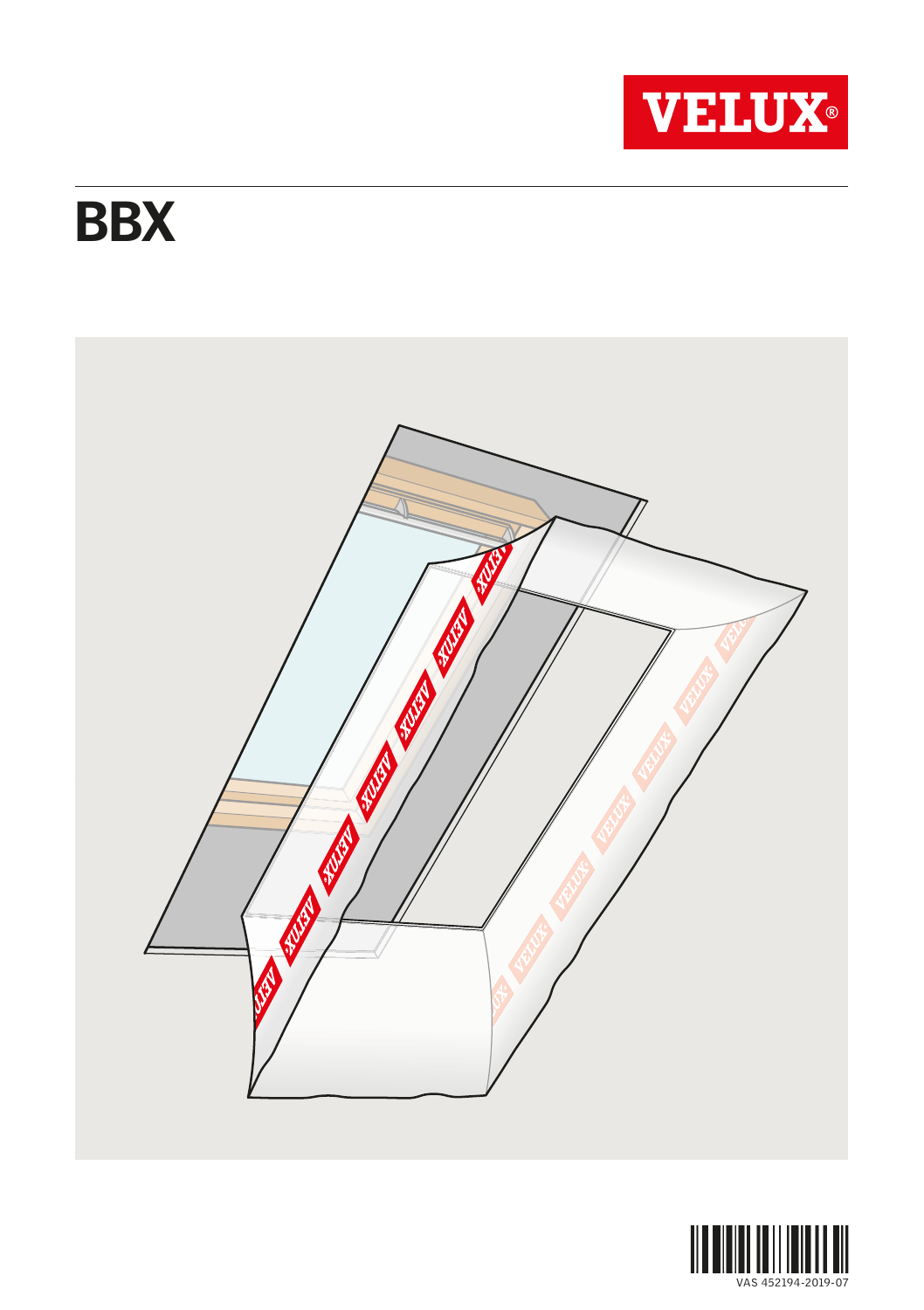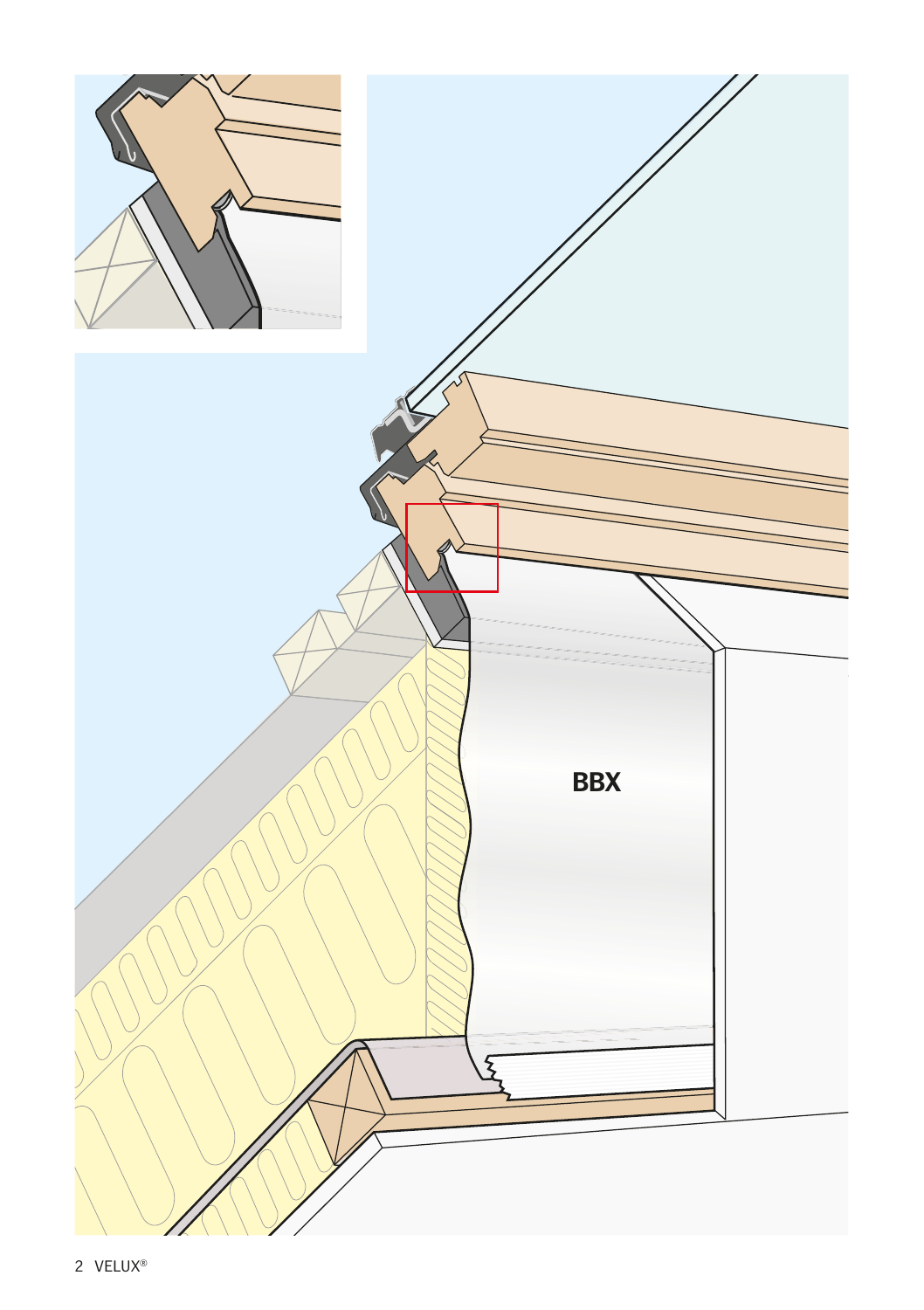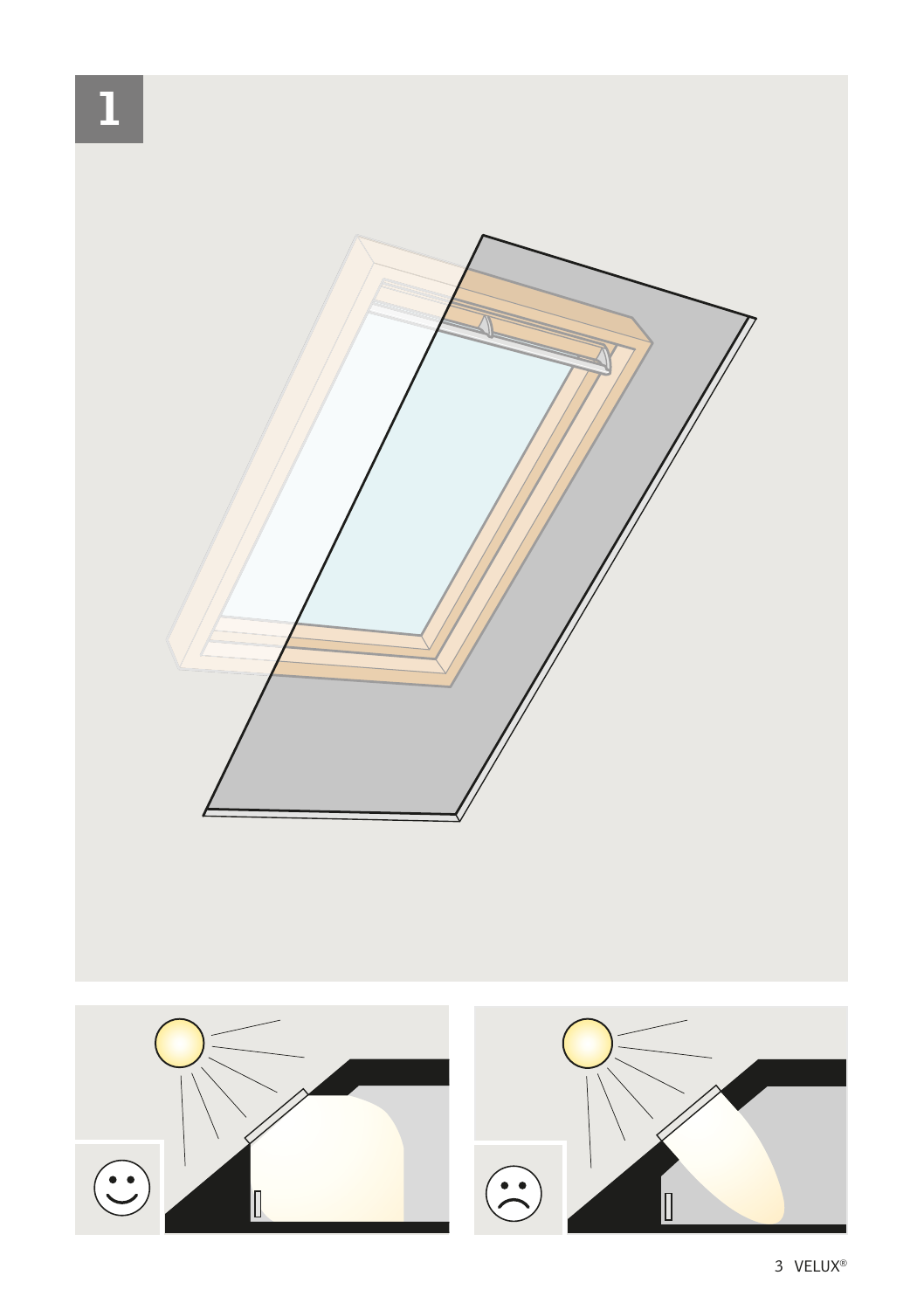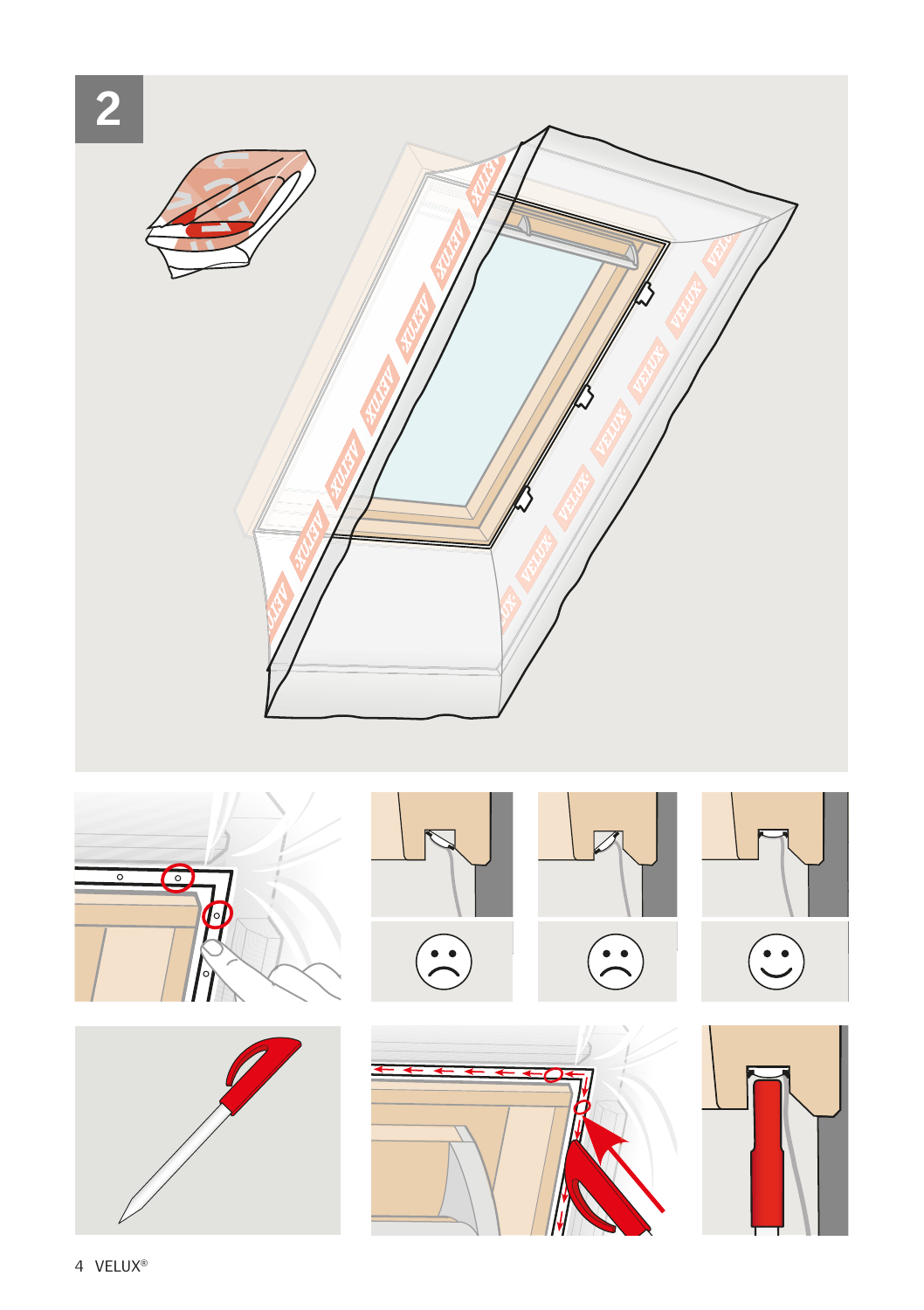

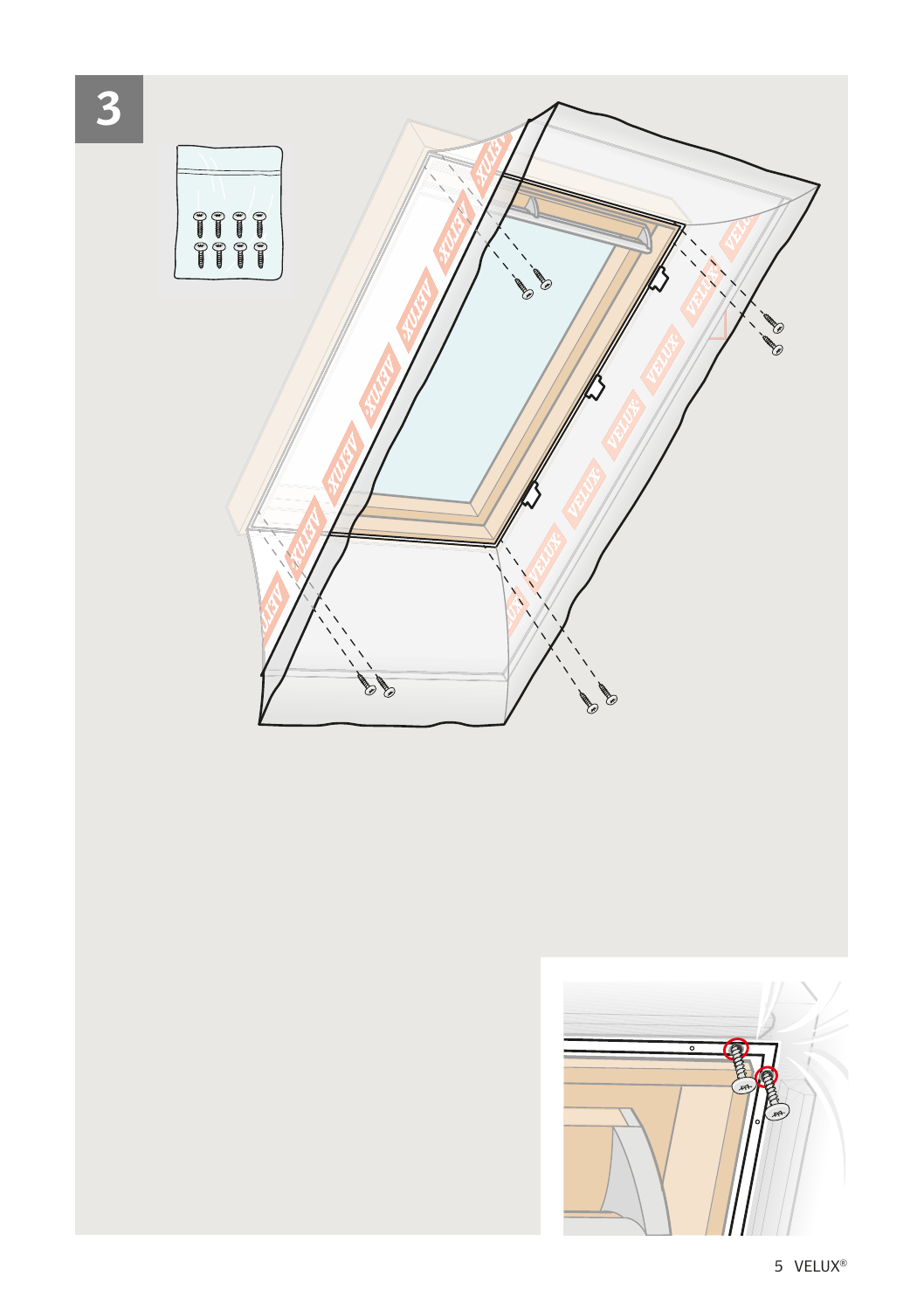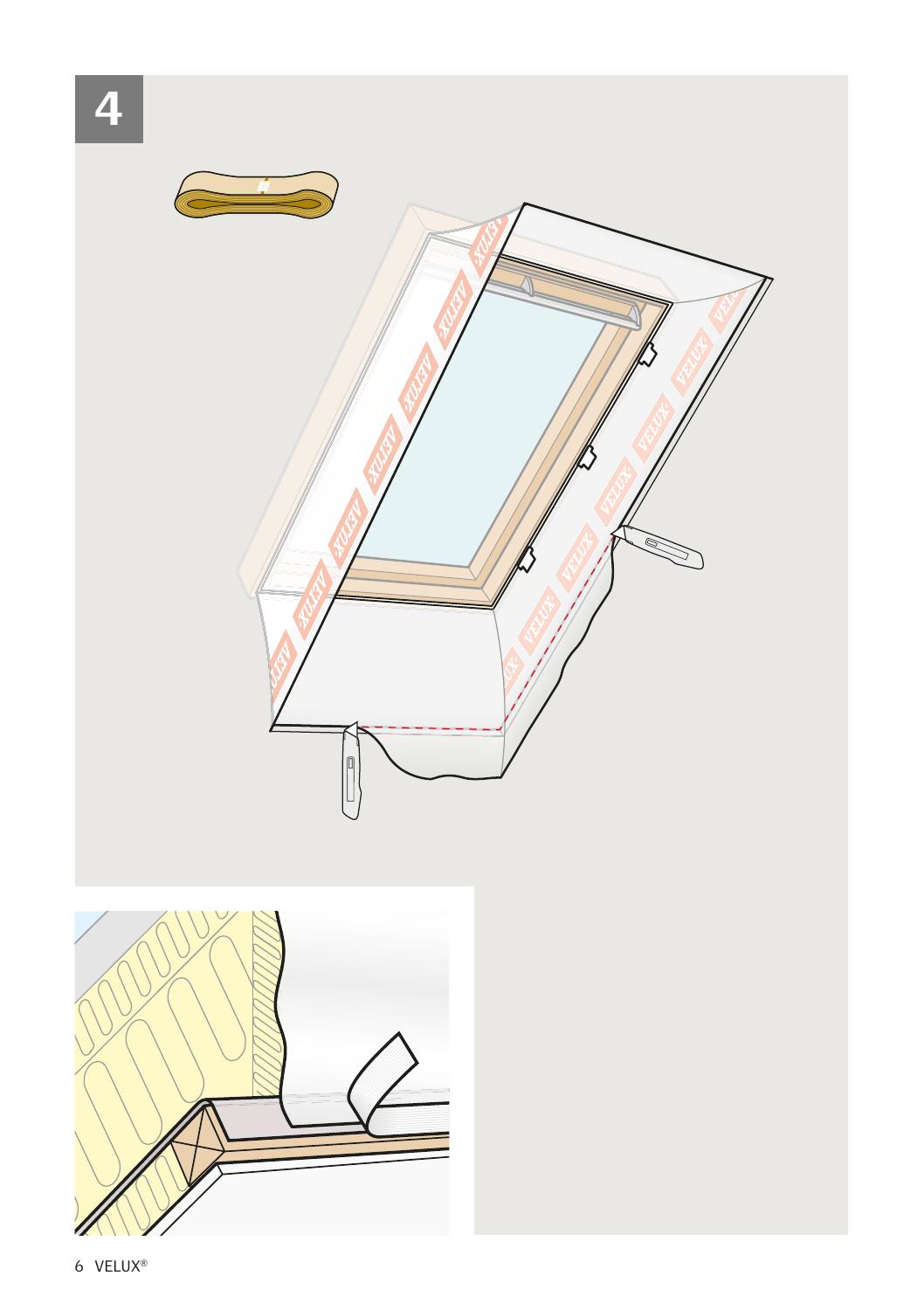| 13                                                  |             |
|-----------------------------------------------------|-------------|
| EN 13984:2013<br>Notified body: 0402, 0845          |             |
| <b>BBX</b>                                          |             |
| Flexible sheet for waterproofing                    |             |
| <b>Reaction to fire:</b>                            | Class E     |
| Tensile properties:                                 | <b>NPD</b>  |
| Tear resistance:                                    | <b>NPD</b>  |
| Joint strength:                                     | <b>NPD</b>  |
| Impact resistance:                                  | <b>NPD</b>  |
| Water vapour resistance:                            | $Sd = 80$ m |
| Watertightness:                                     | Pass        |
| Durability:                                         | <b>NPD</b>  |
| <b>VELUX A/S</b><br>Ådalsvej 99<br>DK-2970 Hørsholm |             |
| www.velux.com/ce                                    |             |